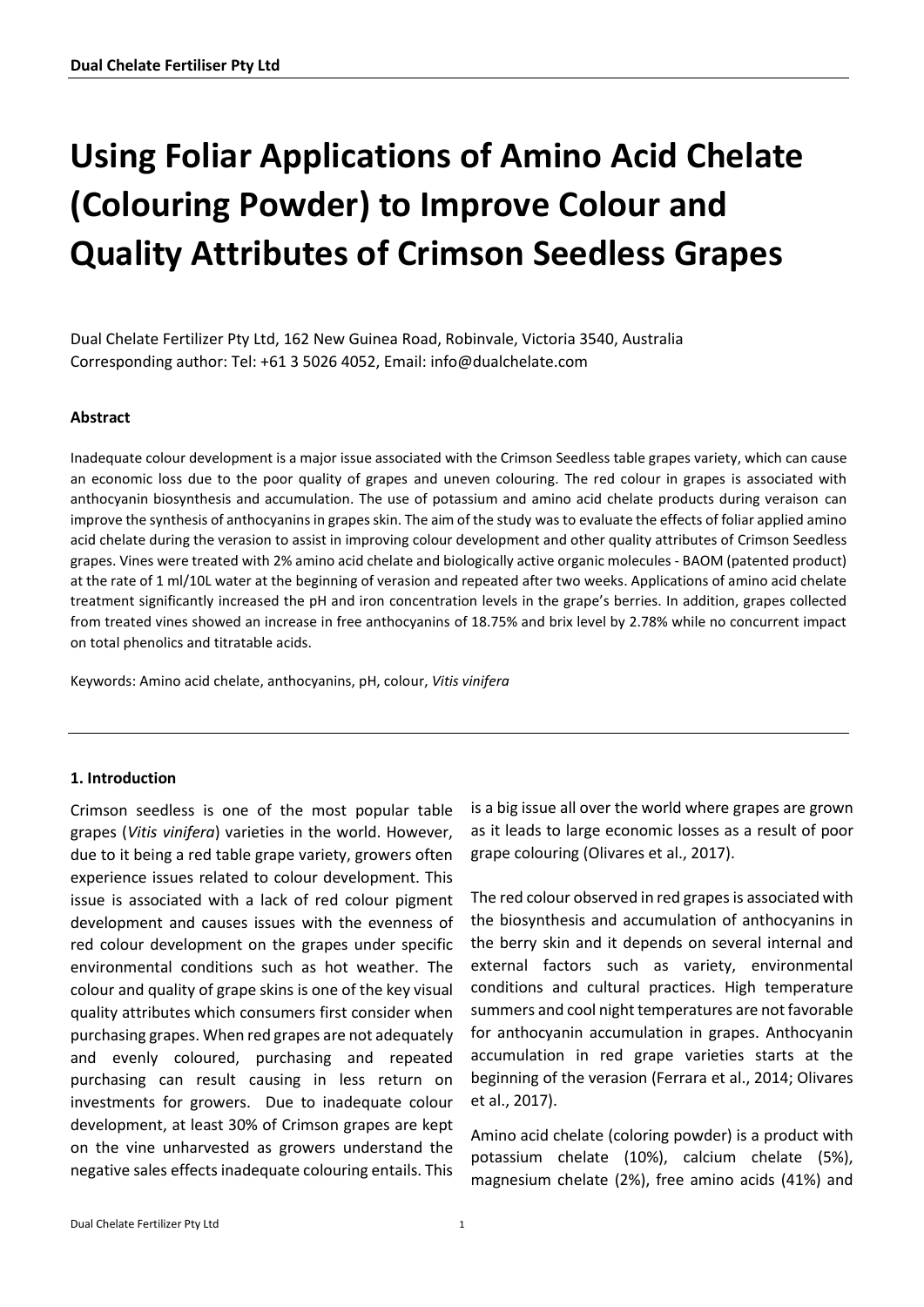trace amounts of zinc, boron, molybdenum, and iron chelates. This study was therefore conducted to test the effect of amino chelate foliar application during verasion on colour development and other quality attributes of Crimson Seedless grapes.

# **2. Objectives**

The specific objectives of this study were to:

- Study the effect of amino acid chelate (colouring powder) foliar applications on colour development in Crimson Seedless grapes.
- To assess the effectiveness of amino acid colouring powder on ripeness and quality parameters associated with Crimson Seedless grapes.
- To study the impact of colouring powder on berry nutrient accumulation.

# **3. Materials and Methods**

# **Site Selection and Trial design**

This trial was conducted in Robinvale, Victoria. A Crimson Seedless block in the vineyard was selected as the trial site. Four panels with 12 vines were selected for treatment application and another 12 vines were selected to keep as control vines. Foliar applications of colouring powder were applied at the beginning of verasion and again 2 weeks later. Vines were treated with a mixture of 2% amino acid chelate and biologically active organic molecules (patented product) at a rate of 1 ml/10L water. At harvesting time, berry samples were collected to assess color development and ripeness parameters. The trial design was randomized complete block design with three replicates for each treatment.

Red colouring in grapes is associated with the biosynthesis and accumulation of anthocyanins in the berry skin, and it depends on several internal and external factors such as variety, environmental conditions, and cultural practices. Hot summertime and narrow day or night temperatures are not favorable for anthocyanin accumulation in grapes. Anthocyanin accumulation in red grapes varieties starts at the beginning of the verasion (Ferrara et al., 2014; Olivares et al., 2017).

# **Evaluation Method**

# **Acid, Colour and Grape Ripeness Analysis**

At harvesting time, three samples were collected from three replicate panels in the treated and control areas, and each sample consisted with 400g of berries. These samples were then carefully packaged straight away and the samples were express posted to the Australian Wine Research Institute (AWRI) in South Australia for the analysis of pH, brix, free anthocyanins, total phenolics and total tannin.

#### **Berry Nutrient Analysis**

For the berry nutrient analysis, three samples were collected from three replicate panels in the treated and control areas. Each sample had 200g of berries and these samples were packages and express posted to Analytical Laboratories & Technical Services Australia (ALTSA) in Mildura for a full nutrient concertation analysis between the treated and control grapes.

# **Statistical Analysis**

Statistical analysis was done by using Prism 7 (Graph Pad Software) and t-test used to evaluate the significant difference between treated and control vines. Significant difference was calculated as a P value less than 0.05.

#### **4. Results**



**Figure 1: Crimson Seedless grapes at the beginning of verasion (A) and again at harvest (B).**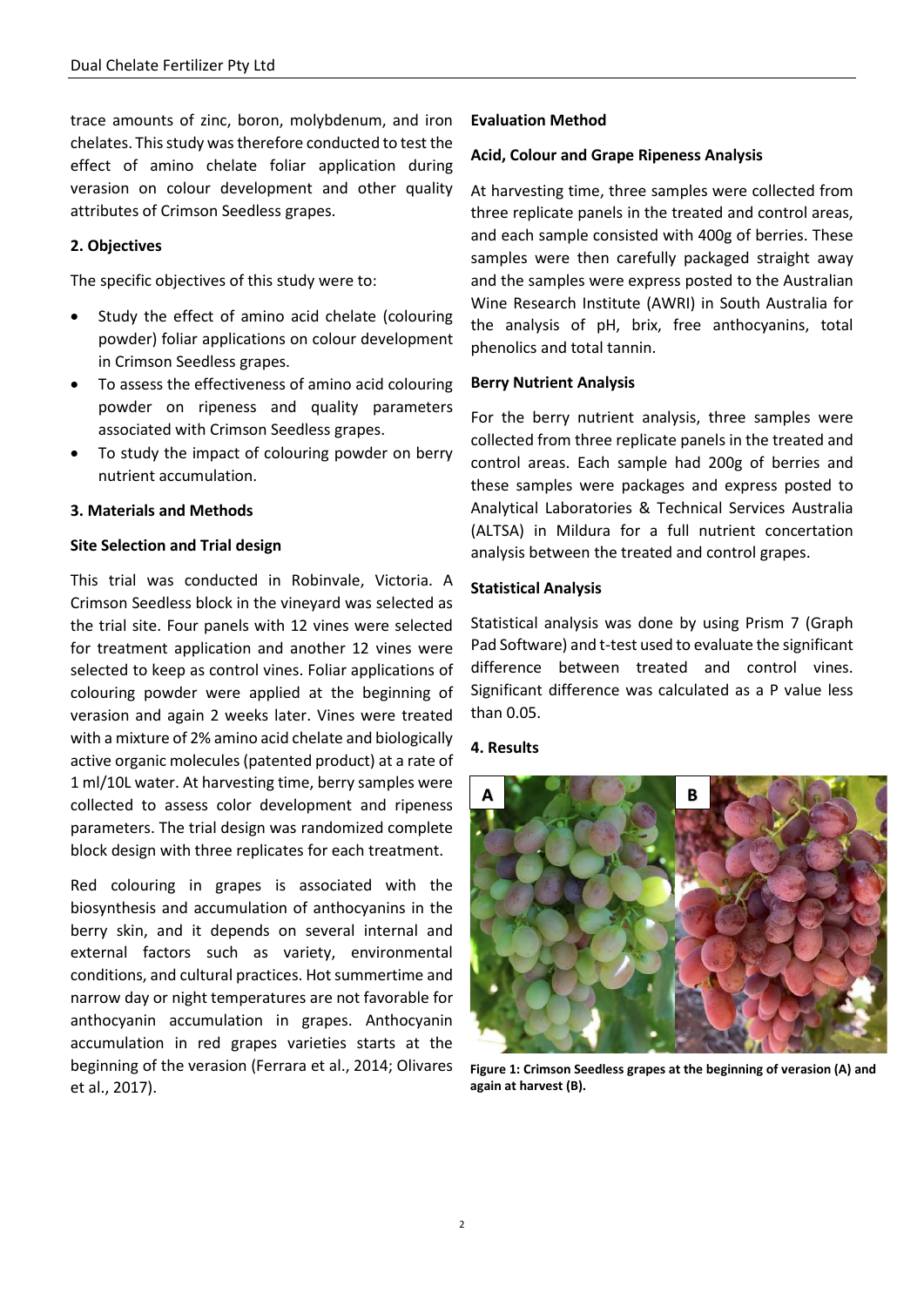

**Figure 2: Free anthocyanins in treated and control Crimson Seedless grapes after colouring powder application**



**Figure 3: Total phenolics in treated and control Crimson Seedless grapes after colouring powder application** 



#### **Total Tannin**

**Figure 4: Total tannins in treated and control Crimson Seedless grapes after colouring powder application**



**Figure 5: pH analysis of treated and control Crimson Seedless grapes after colouring powder application. Significant difference (P<0.05).**



**Figure 6: Brix differences between treated and control Crimson Seedless grapes after colouring powder application**

# **Titratable Acid**



**Figure 7: Titratable acidity between treated and control Crimson Seedless grapes after colouring powder application**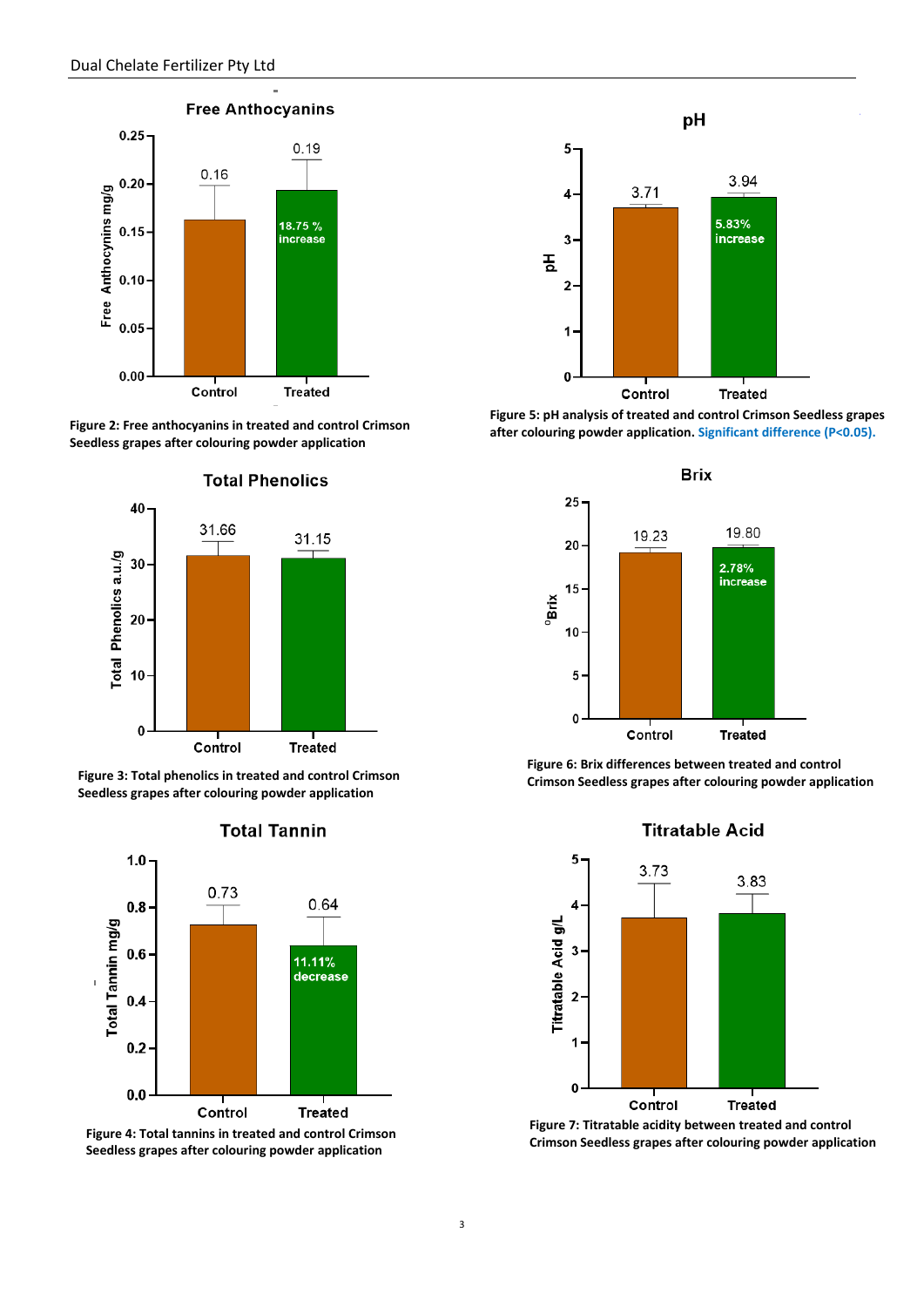

**Figure 8 A, B, C: Nutrient levels in the berries with reference to colouring powder treatment vs control (A, B and C). Analysis done at ALTSA Laboratories.**

#### **5. Discussion**

Figure 2 shows the free anthocyanin analysis between the treated and control Crimson Seedless grapes. It was calculated that there was an 18.75% increase in free anthocyanins in grape vines treated with colouring powder compared to the control vines. Free anthocyanins are responsible for the red colour of grapes which is located in the berry skin (Conde, et al., 2006).

Figure 3 shows the total phenolics analysis between the treated and control Crimson Seedless grapes. When looking at this graph, there was very little difference observed between both treatments.

Figure 4 shows the total tannin analysis between the treated and control Crimson Seedless grapes. It was calculated that there was an 11.11% decrease of total tannins in grape vines treated with applications of the colouring powder compared to the control grape vines. Tannins are polyphenols which are predominantly located in the skin and seeds of grapes. Although tannins have been researched to have good antioxidant properties, it also is related to the bitterness of fruit (Conde, et al., 2006, Soares et al., 2020). According to Conde, et al., 2006 tannins in berries starts to decline after the colour variation.

Grapes collected from colouring powder treated vines showed significantly higher (P<0.05) pH levels compared to control grapes (Figure 5). pH is an important measure and a good indicator to determine the ripeness of grapes. It is associated with the acidity of grapes and affects the flavour and colour of wines (Godden, Wilkes & Johnson, 2015). Berry pH is highly dependent on three factors including total amount of acids, malic acid to tartaric acid ratio and the concentration of potassium in grapes. When grapes are ripening, malic acid begins to metabolize and hence the pH begins to rise reducing the acidity of the grapes an making them more palatable for consumers. This makes it a good indicator when determining the ripeness of grapes. As stated earlier, pH is strongly associated with the acidity of grapes and affects the flavour and colour of wines (Godden, Wilkes & Johnson, 2015).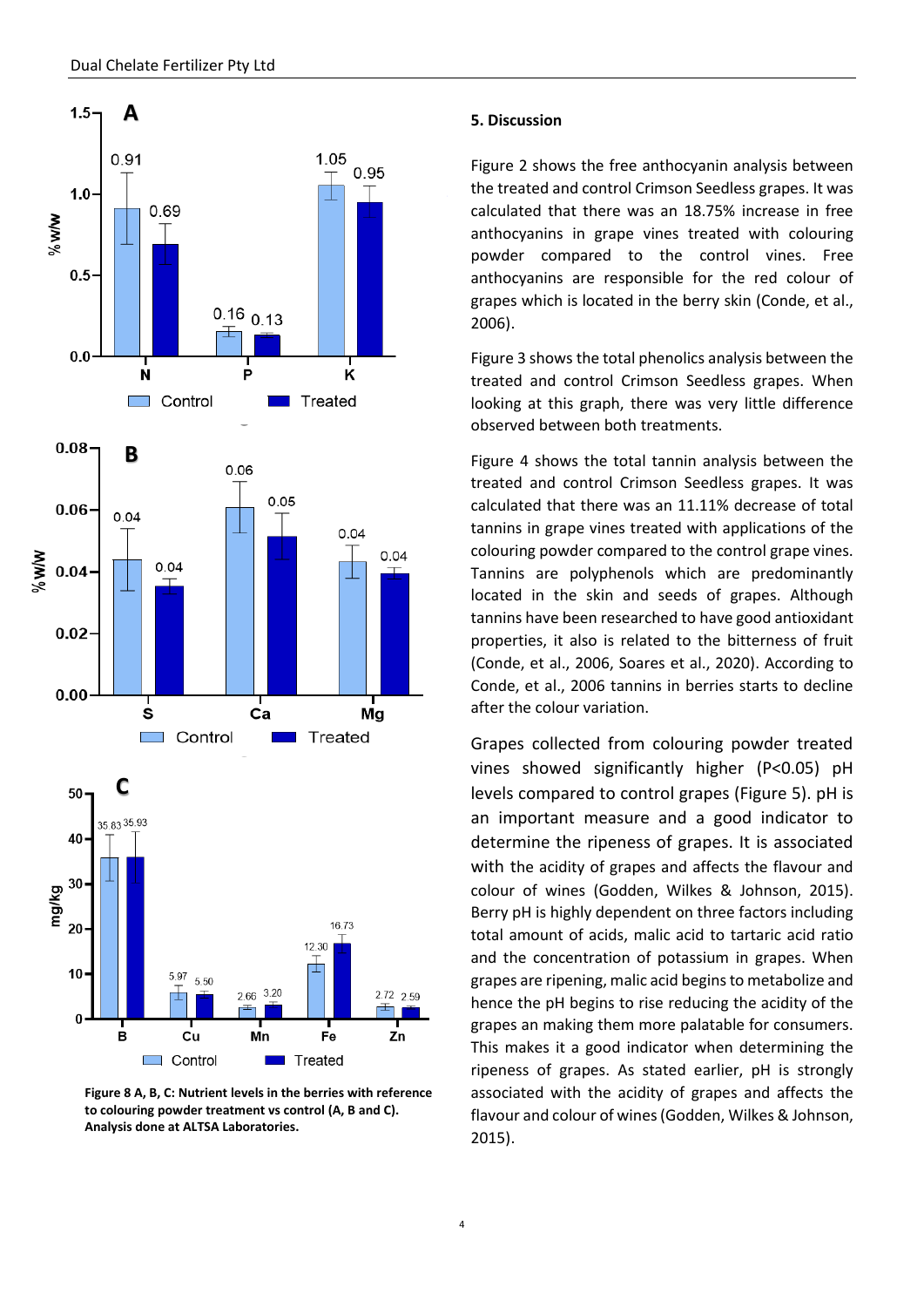Figure 6 shows the Brix (total soluble solids) differences observed between the treated and control grapes vines. It was calculated that there was a 2.78% increase in Brix level in grapes treated with the colouring powder in comparison to the control. Although there is no significant difference, a 2.78% increase in Brix has a significant effect on the sweetness of grapes. Brix level is measured by a refractometer and brix levels will rapidly increase with berry ripening. It has been researched that one degree of brix is equal to one gram of sugar per 100g of grape juice ("Brix – Grapes", 2021). As Brix levels increase due to ripening, the titratable acid decreases which is why the pH of sweeter grapes is higher and more palatable (Godden, Wilkes & Johnson, 2015).

Figure 8 A, B and C all show the difference in nutrient concentration between colouring powder treated vines and control vines. Figure 8 C shows that vines treated with colouring powder had a significantly higher concentration of iron in grapes compared to the control grapes. This is most likely due to the iron contained in the colouring powder product. Treated grapes also had higher concentrations of boron and manganese compared to the control grapes, however these differences were not significant. Amino acid chelation within the colouring powder product can increase the uptake and translocation of elements through the plant and move nutrient to where they are in highest demand.

There was no significant difference in macro and micro nutrient concentrations in grapes berries, but all analyzed macronutrients were low in coloring powder treated berries compared to control (Figure 8 A, B, C).

Potassium is an essential macronutrient for the growth and development of grapes. Although the potassium is mostly accumulated in leaves at the beginning of the season, as ripening and verasion begins, potassium is redistributed from leaves to grapes. However, excessive potassium levels in berries can cause a reduction in the quality of grapes (Conde, et al., 2006). In addition to potassium, excessive nitrogen is harmful for sugar accumulation in grapes during the ripening stage (Delgado, Martín, delÁlamo & González, 2004).

According to Conde, *et al* calcium is an important macronutrient in grapes, and it is at its highest concentration during the verasion and then decreases constant during maturation.

# **6. Conclusion**

The results of this study show that Amino Acid Chelate or Colouring Powder has a great impact on colour development in Crimson Seedless grape berries by stimulating anthocyanin synthesis in berry skin during the ripening stage. In addition, colouring powder can affect the quality parameters of Crimson Seedless grapes such as free anthocyanins, total tannin, pH, and brix level. This study revealed that colour development and quality parameters of crimson seedless grapes can be improved by the foliar applications of colouring powder at the verasion.

# **7. References**

Brix – Grapes. (2021). Retrieved 23 June 2021, from <https://grapes.extension.org/brix/#brix>

Conde, Carlos & Silva, Paulo & Fontes, Natacha & Dias, Alberto & Tavares, Rui & Sousa, Maria & Agasse, Alice & Delrot, Serge & Gerós, Hernâni. (2006). Biochemical changes throughout Grape Berry development and fruit and wine quality. Food. 1.

Delgado, R., Martín, P., delÁlamo, M., & González, M. (2004). Changes in the phenolic composition of grape berries during ripening in relation to vineyard nitrogen and potassium fertilisation rates. Journal Of The Science Of Food And Agriculture, 84(7), 623-630. doi: 10.1002/jsfa.1685

Ferrara, G., Mazzeo, A., Matarrese, A., Pacucci, C., Punzi, R., & Faccia, M. et al. (2014). Application of abscisic acid (S-ABA) and sucrose to improve colour, anthocyanin content and antioxidant activity of cv. Crimson Seedless grape berries. Australian Journal Of Grape And Wine Research, 21(1), 18-29. doi: 10.1111/ajgw.12112

Godden, P., Wilkes, E., & Johnson, D. (2015). Trends in the composition of Australian wine 1984-